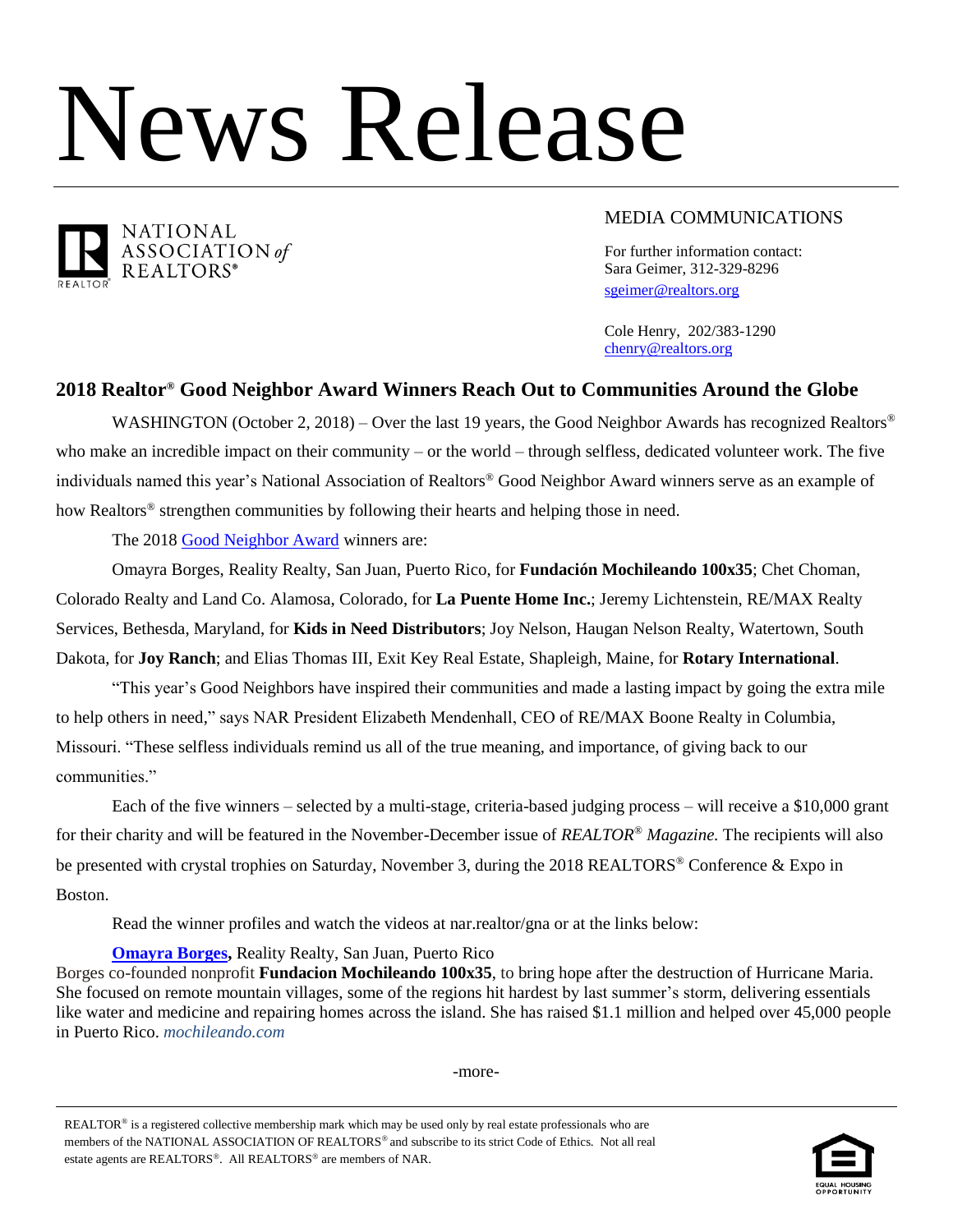### **Good Neighbor Award Winners Reach Out to Communities Around the Globe – add 1**

## **[Chet Choman,](file:///C:/Users/chenry/AppData/Local/Microsoft/Windows/INetCache/Content.Outlook/S30KWHK9/realtorm.ag/Choman)** Colorado Realty and Land Co., Alamosa, Colorado

Choman co-founded one of the first rural homeless shelters in the country and has dedicated 40 years to fighting homelessness and hunger. Today, **La Puente Home** is a 45-bed shelter that also operates after-school programs and 15 food pantries, serving about 16,000 people annually—that's about one out of every three people in a six-county area larger than Massachusetts. *lapuente.net*

# **[Jeremy Lichtenstein](file:///C:/Users/chenry/AppData/Local/Microsoft/Windows/INetCache/Content.Outlook/S30KWHK9/realtorm.ag/Lichtenstein)**, RE/MAX Realty Services, Bethesda, Maryland

When Lichtenstein realized that thousands of children didn't have enough to eat in his wealthy Washington, D.C., suburb, he sprang into action. The nonprofit organization **Kids in Need Distributors (KIND)** he founded in 2012 has grown from providing weekend food for 37 students at one public school to now serving some 2,100 children across 25 area schools. *kindinmd.org*

## **[Joy C. Nelson](file:///C:/Users/chenry/AppData/Local/Microsoft/Windows/INetCache/Content.Outlook/S30KWHK9/realtorm.ag/Nelson)**, Haugan Nelson Realty, Watertown, South Dakota

Nelson founded **Joy Ranch** to create a home for underserved people, offering countless opportunities for recreation, therapy and education. The barrier-free, ADA-accessible ranch is a place where people of any ability can go horseback riding and enjoy other outdoor activities without being limited by medical concerns. *joyranchsd.org*

# **[Elias Thomas III,](file:///C:/Users/chenry/AppData/Local/Microsoft/Windows/INetCache/Content.Outlook/S30KWHK9/realtorm.ag/Thomas) GRI**, Exit Key Real Estate, Shapleigh, Maine

For 40 years, Thomas has led **The Rotary Foundation**, organizing trips to India to immunize over 500 children against polio and build a system of dams to provide villagers with access to clean water. He has led more than 350 Rotarians from around the world on these trips, raising more than \$350,000 along the way. *rotary.org*

In addition to the winners, five Realtors® have been recognized as Good Neighbor Award? honorable mentions and will each receive \$2,500 grants: **[Annette Evans](file:///C:/Users/chenry/AppData/Local/Microsoft/Windows/INetCache/Content.Outlook/S30KWHK9/realtorm.ag/Evans)**, Berkshire Hathaway HomeServices New Jersey Properties, Livingston, New Jersey, 30-year board member for JESPY House Inc.; **[Necia T. Freeman,](file:///C:/Users/chenry/AppData/Local/Microsoft/Windows/INetCache/Content.Outlook/S30KWHK9/realtorm.ag/Freeman)** Old Colony REALTORS® of Huntington, Barboursville, West Virginia, founder of Backpacks & Brown Bags; **[Richard Harris](file:///C:/Users/chenry/AppData/Local/Microsoft/Windows/INetCache/Content.Outlook/S30KWHK9/realtorm.ag/Harris)**, Richard Harris & Associates Inc., Palm Harbor, Florida, president of The Arc Tampa Bay; **[Michael LaFargue](file:///C:/Users/chenry/AppData/Local/Microsoft/Windows/INetCache/Content.Outlook/S30KWHK9/realtorm.ag/LaFargue)**, Coldwell Banker Residential, Chicago, president of West Chesterfield Community Association; and **[Jack Persin](file:///C:/Users/chenry/AppData/Local/Microsoft/Windows/INetCache/Content.Outlook/S30KWHK9/realtorm.ag/Persin)**, Baird Warner, Naperville, Illinois, co-founder of Naperville Responds for Veterans.

In addition to the criteria-based judging, there is a public voting element to the Good Neighbor Awards. In September, the public voted for its favorite Good Neighbor Award finalist, crowning this year's "Web Choice Favorites." A total of 165,000 votes were cast (up from 93,000 votes in 2017). This year's Web Choice Favorites are:

**Michael LaFargue**, who will receive an additional \$2,500 bonus donation for the West Chesterfield Community Association and the Redline Extension;

**Necia Freeman**, who will receive an additional \$1,250 for Backpacks & Brown Bags; and

**Joy Nelson**, who will receive an additional \$1,250 for Joy Ranch.

"The Realtors® recognized as Good Neighbors are outstanding examples of the commitment to community that's so important in the real estate industry," said [realtor.com](https://na01.safelinks.protection.outlook.com/?url=http%3A%2F%2Frealtor.com%2F&data=01%7C01%7Csgeimer%40realtors.org%7Cf551bcf4375a4bfc239108d61fef1c18%7C508bf1e00926458aa1eeccfb79f409c6%7C0&sdata=hB1uXPTrlB%2Fb0U9p%2Bs%2FT%2BR%2Bcr7XdDz397oEwz%2Ft2U9o%3D&reserved=0)® CEO Ryan O'Hara. "Home is everything to us at realtor.com®, and that's a value we share with each and every one of NAR's members. [Realtor.com](http://realtor.com/)<sup>®</sup> is proud to sponsor the Good Neighbor Awards program, and we look forward to continuing our long-standing partnership with the industry as we work together to make meaningful connections between consumers and Realtors®."